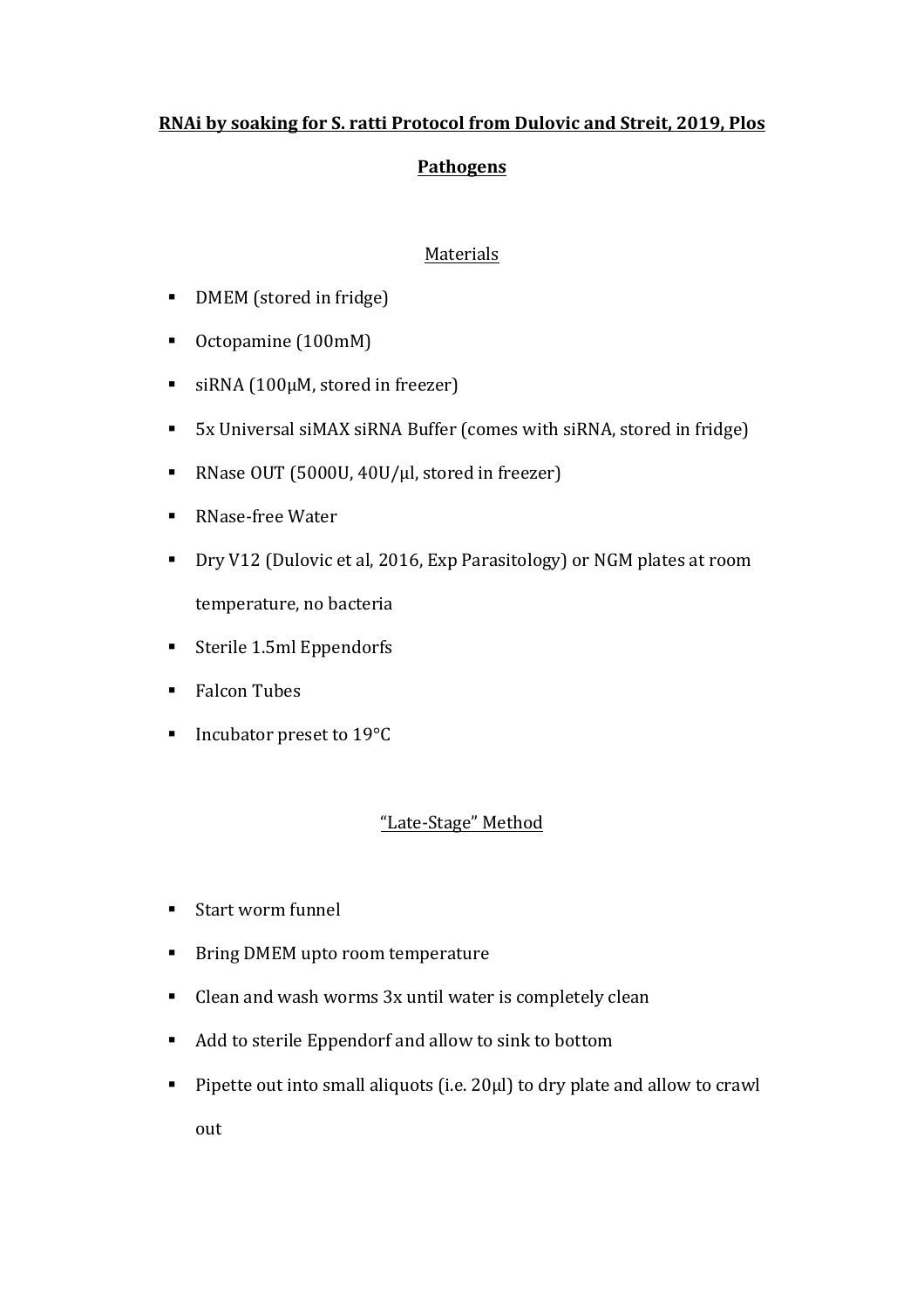- $\blacksquare$  Make up soaking master mix under sterile hood Into sterile 1.5ml Eppendorf (enough for 6 reaction tubes): 448.5μl DMEM, 130μl Octopamine, 6.5µl RNase OUT. Mix by pipetting up and down.
- Thaw siRNAs and 5X Universal siMAX siRNA Buffer to room temperature under hood. Dilute siMAX Buffer to 1x in RNase free  $H_2O$
- **Pipette**  $90\mu$  **of soaking master mix into 6 separate sterile 1.5ml** Eppendorfs.
- $\blacksquare$  Add 10µl of siRNA or 1x siMAX Buffer to each Eppendorf (final concentration 10μM siRNA)
- I Mix gently by pipetting up and down.
- **Transfer worms by picking into tubes (ideally around 30 per tube)**
- When finished, place all tubes inside a large falcon tube and surround with  $H_2O$ .
- Cap Falcon Tube and place in incubator at  $19^{\circ}$ C. Check every 12 hours for contamination by DMEM colour change.

#### "Early-stage" Method

- Start worm funnel
- Bring DMEM upto room temperature
- $\blacksquare$  Clean and wash worms 6x until water is completely clean. For final wash use 5ml RNase-free water
- Add to sterile Eppendorf and allow to sink to bottom. Concentrate into a smaller sample  $(i.e. < 50 \mu l)$